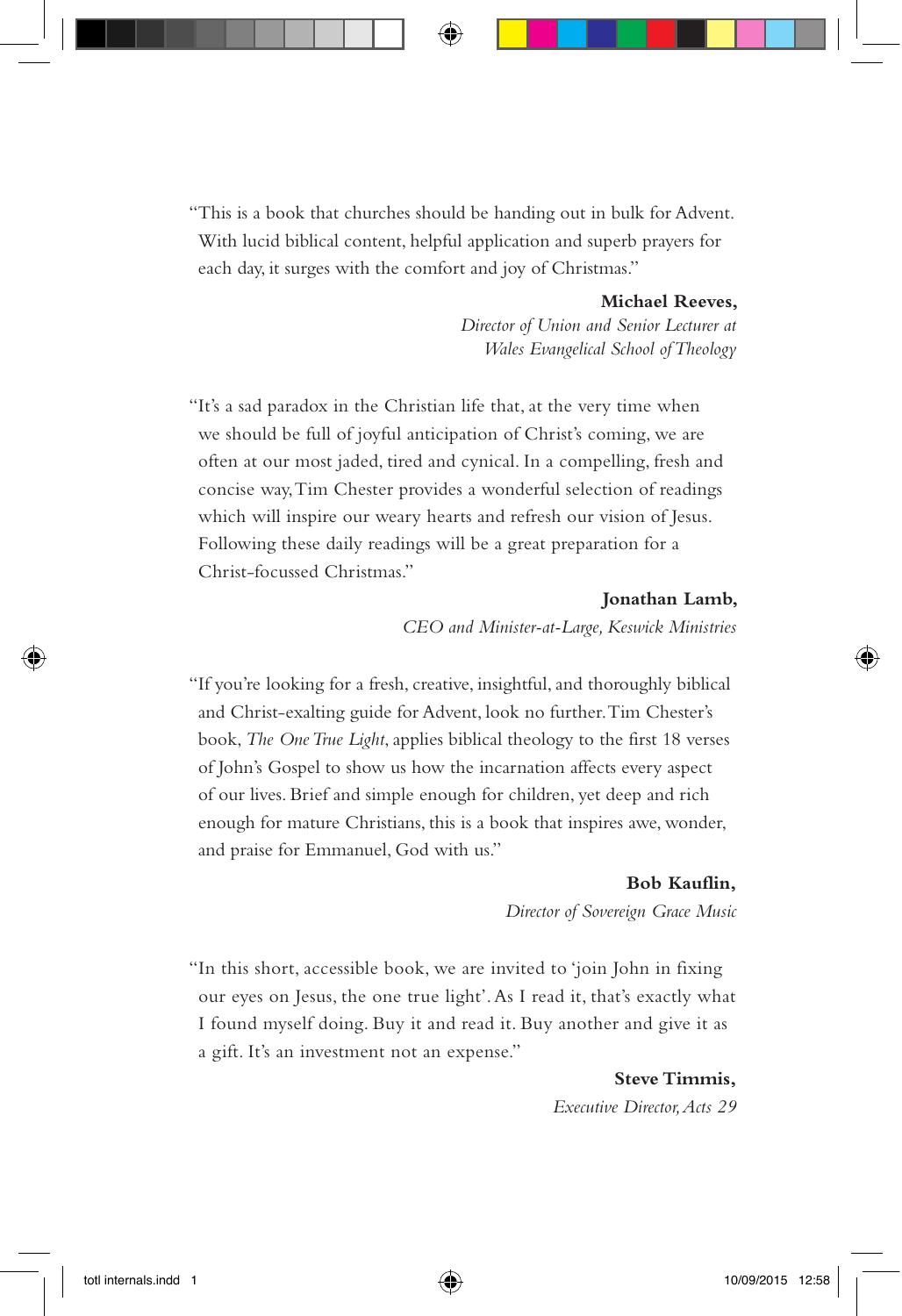"Advent is a great time to remember and retell the Great Story. In short meditations Tim Chester takes us day by day on an advent journey to meet the lovely Jesus of the Bible—'not just a preacher or healer but the Creator walking into his creation.' Come and meet the Word of God remaking the World of God. A super series of short meditations introducing the Jesus who brings us into the loving arms of his Father. All warmly illustrated with stories from life about problematic plumbing, Chelsea Football Club, enjoying the sky at night, the city of Sheffield and fist-fighting bishops!"

#### **Marcus Honeysett,**

*Director of Living Leadership*

"Most of us struggle to keep the main thing the main thing—and at Christmas, even more so! In this Advent devotional Tim strips away all the unnecessary distractions and helps us focus on Christ. Journeying daily through John 1 we catch a fresh glimpse of Jesus and are invited into a deeper relationship with him—essential if we are to recapture the true meaning of Christmas."

#### **Elizabeth McQuoid,**

*Commissioning Editor and Trustee of Keswick Ministries*

"Many Christians are so taken up with busyness and Christmas preparations that they fail to make the most of the spiritual opportunities of Advent. These daily readings and prayers for advent are short, easy to read, and make the profound eternal truths of John 1 v 1-18 accessible and relevant. They combine deep theological reflection with accessible illustration, and help Christians to appreciate afresh the glory of Jesus and all that he has done for us. They will feed your soul and stir your prayer life. They are ideal for personal use or for reading together as a family. I look forward to using them."

#### **John Stevens,**

*National Director of the Fellowship of Independent Evangelical Churches (FIEC)*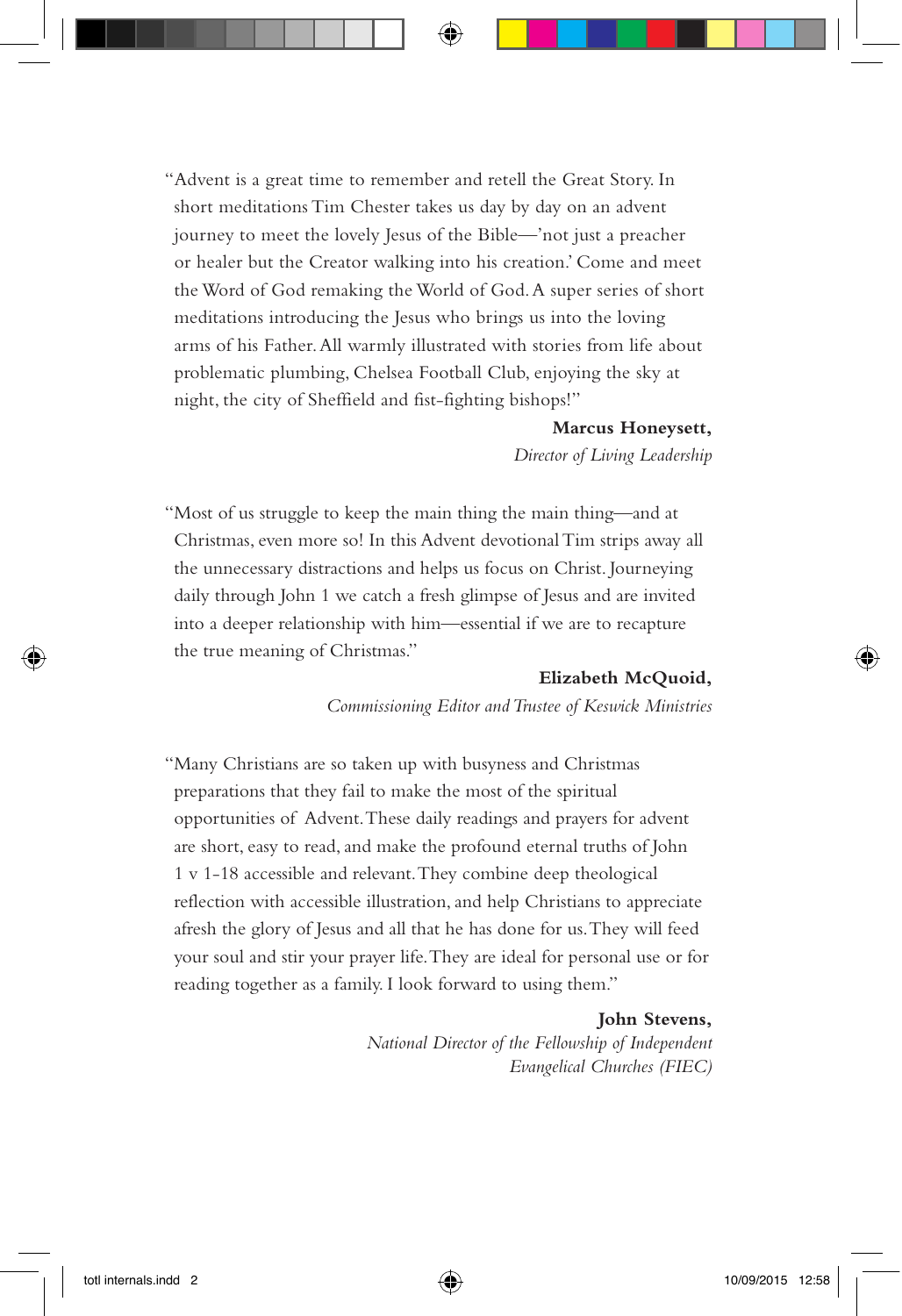# Ohe True Light

Daily readings for Advent from the Gospel of John

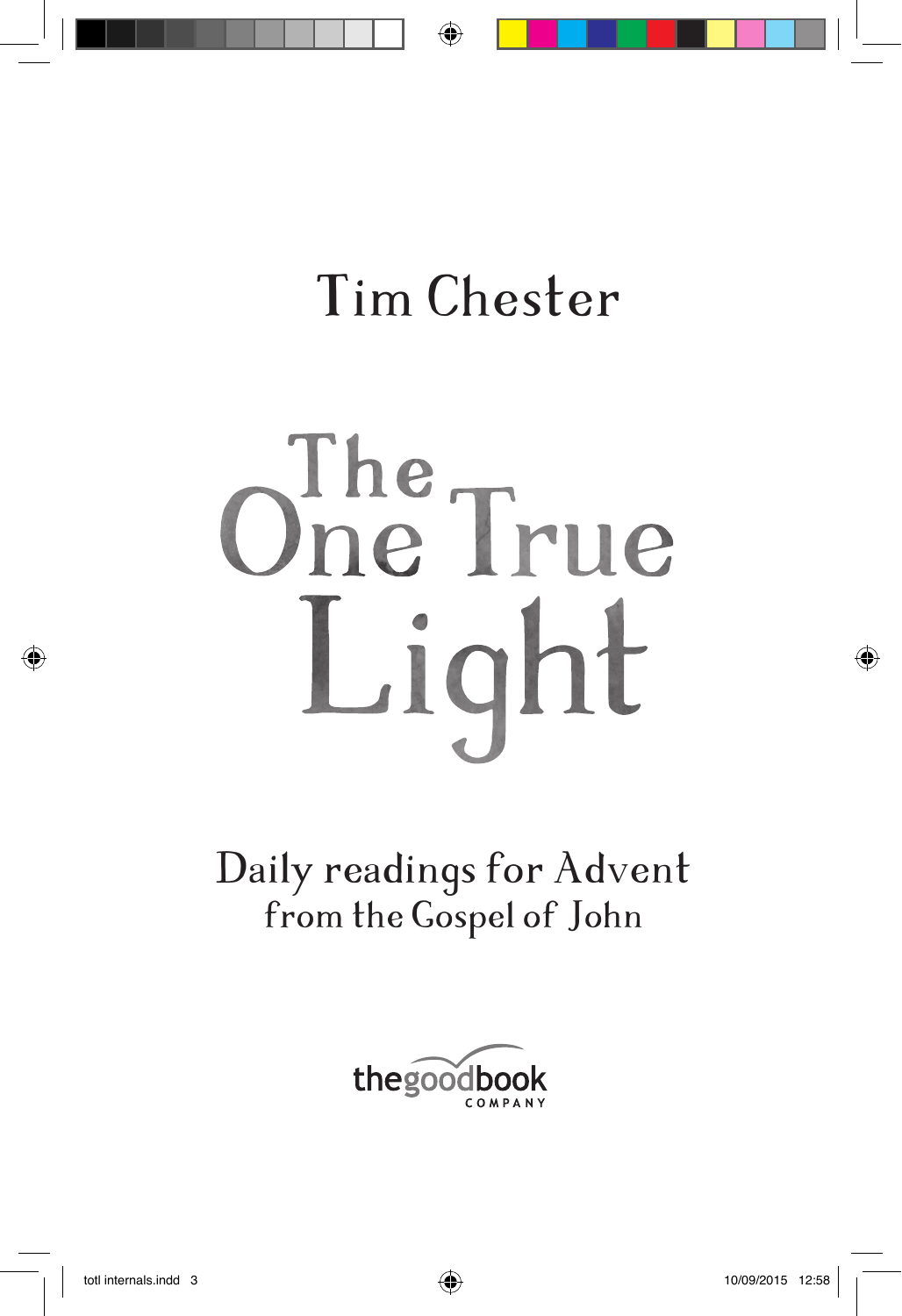The One True Light © Tim Chester/The Good Book Company, 2015

Published by The Good Book Company Tel (UK): 0333 123 0880 International: +44 (0) 208 942 0880 Email: info@thegoodbook.co.uk

Websites: UK: www.thegoodbook.co.uk North America: www.thegoodbook.com Australia: www.thegoodbook.com.au New Zealand: www.thegoodbook.co.nz



Unless indicated, all Scripture references are taken from the HOLY BIBLE, NEW INTERNATIONAL VERSION. Copyright © 2011 Biblica, Inc.TM Used by permission.

ISBN: 9781910307991

All rights reserved. Except as may be permitted by the Copyright Act, no part of this publication may be reproduced in any form or by any means without prior permission from the publisher.

Design by André Parker

Printed in the UK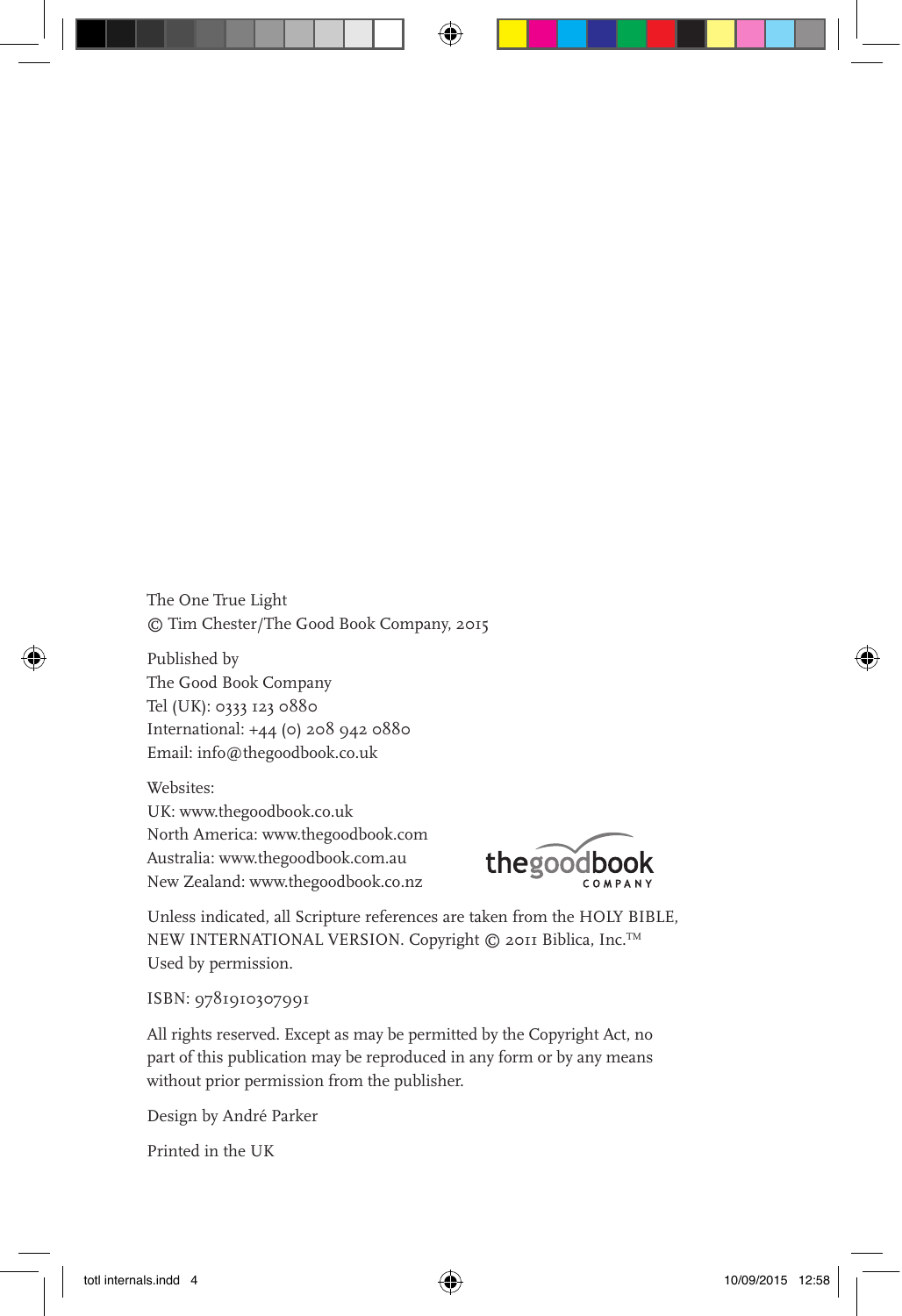## **Contents**

| Introduction: Approaching Christmas |                            | 7   |
|-------------------------------------|----------------------------|-----|
| 1                                   | In the beginning           | 9   |
| 2                                   | The Word                   | 13  |
| 3                                   | With God - was God         | 17  |
| $\overline{4}$                      | Let there be               | 21  |
| 5                                   | Life                       | 25  |
| 6                                   | Light                      | 29  |
| 7                                   | Overcoming                 | 33  |
| 8                                   | Witness                    | 37  |
| 9                                   | Heaven opened              | 41  |
| 10                                  | Preferring darkness        | 45  |
| 11                                  | Children of God            | 49  |
| 12                                  | Born of God                | 53  |
| 13                                  | God in a manger            | 57  |
| 14                                  | God's new address          | 61  |
| 15                                  | The glory of God           | 65  |
| 16                                  | The duty of enjoying glory | 69  |
| 17                                  | The perfections of God     | 73  |
| 18                                  | God's native language      | 77  |
| 19                                  | The way home               | 81  |
| 20                                  | Radiating glory            | 85  |
| 21                                  | Loved                      | 89  |
| 22                                  | The altogether lovely      | 93  |
| 23                                  | Where I am                 | 97  |
| 24                                  | The one and only Son       | 101 |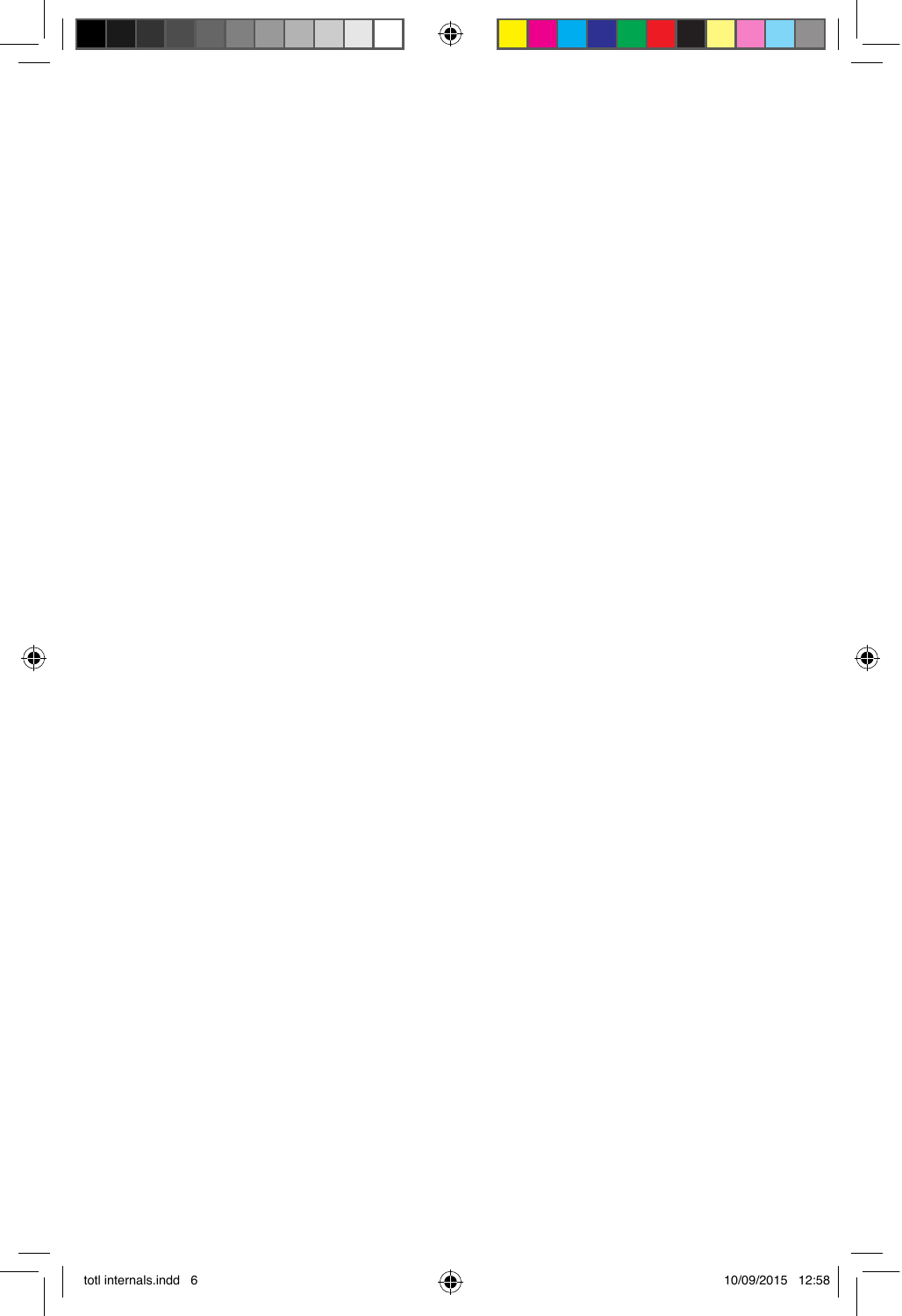## Approaching Christmas

T used to be a big curmudgeon about Christmas. Not quite Ebenezer Scrooge—but close.

I moaned about the rubbish on the television. I moaned about the terrible Christmas songs that get repeated every year. I moaned about all the tatty decorations—tinsel and snow globes and illuminated reindeers. In my mind, Christmas was unavoidably associated with the oppressive warmth of my in-laws' home.

In my high-minded moments I moaned about the commercialism that seems to be replacing the Christmas message. Or I moaned about versions of Christmas that sanitise Jesus and make him "safe".

But, of course, by "high-minded" I really mean "self-righteous". I used to be a curmudgeon—a proud one.

However, I've noticed a change over the past few years. As I slide into middle age, I've somewhat given up the fight. I let Christmas happen to me. I embrace the festivities. I even sometimes allow myself to have fun.

But, whether being curmudgeonly or celebratory, it is easy to get distracted from the wonder of God becoming man. The buildup to Christmas is a busy time. There are presents to buy, parties to attend, food to prepare, cards to send and relatives to visit.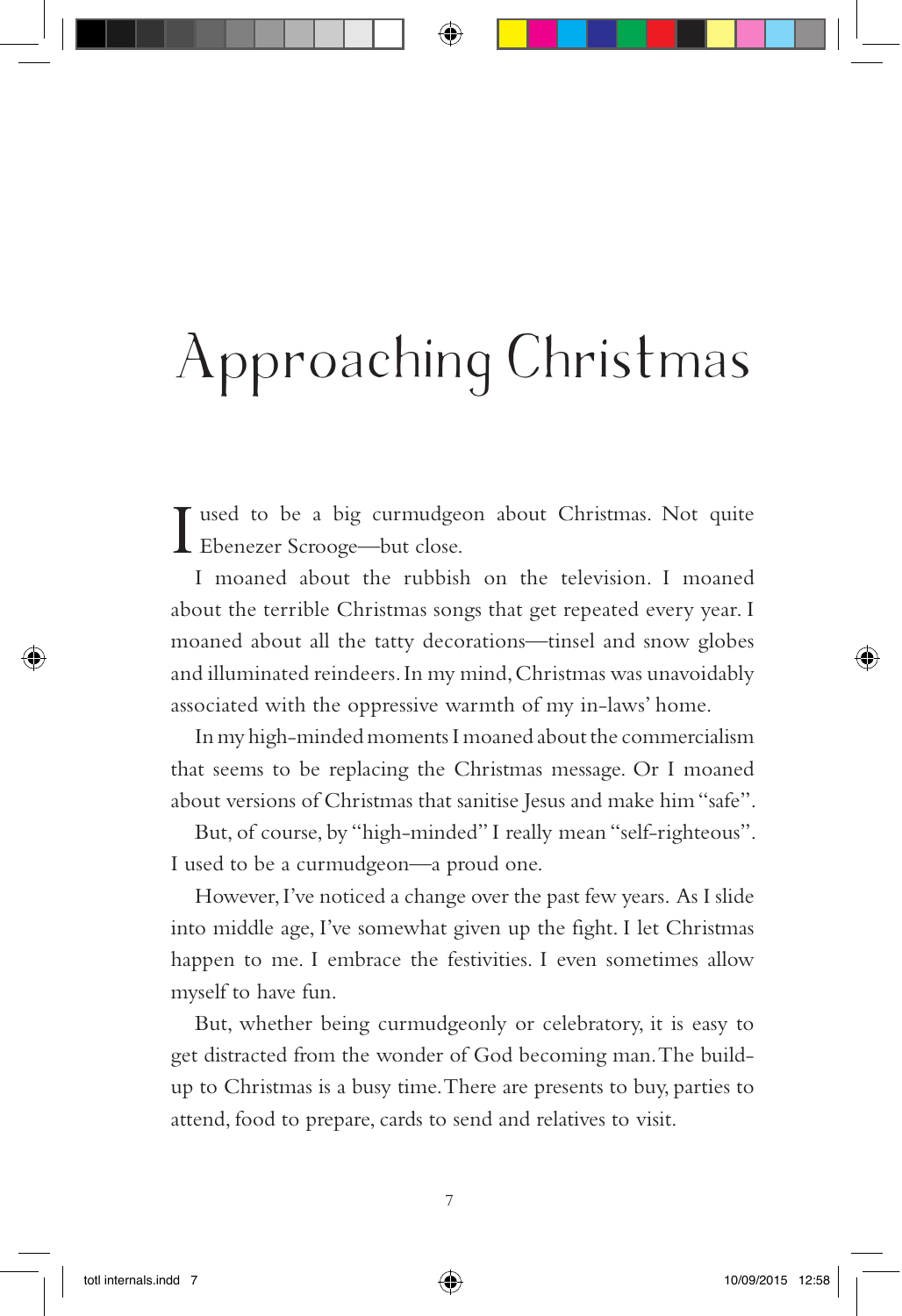So it's easy to forget about Jesus, even at Christmas—*especially* at Christmas. But the truth is that we'll never enjoy Christmas properly unless we understand who it is who was born in Bethlehem that night. Indeed, we won't enjoy life to the full until we see God in a manger.

In these Advent readings, we're going to look at John's version of the Christmas story. It's not the Christmas story as we've come to expect it. There's no stable, no donkey and no star. There are no angels, no shepherds and no wise men. Even Mary and Joseph don't get a look in. Instead the focus is entirely on Jesus, the Godbecome-man. This is Christmas stripped bare. All that's left is Jesus. And that's all you need to make your December explode with joy, and your life revolve around the One who brings truth, life, community, reality, clarity—light.

So by all means make sure you've bought your presents, ordered the turkey, attended your parties and ticked off seeing the relatives. But see the 24 daily readings in this book as an opportunity to focus not on the to-do list, or even on Christmas as such, but on Christ—to join John in fixing your eyes on Jesus, the one true light.

 $\sim$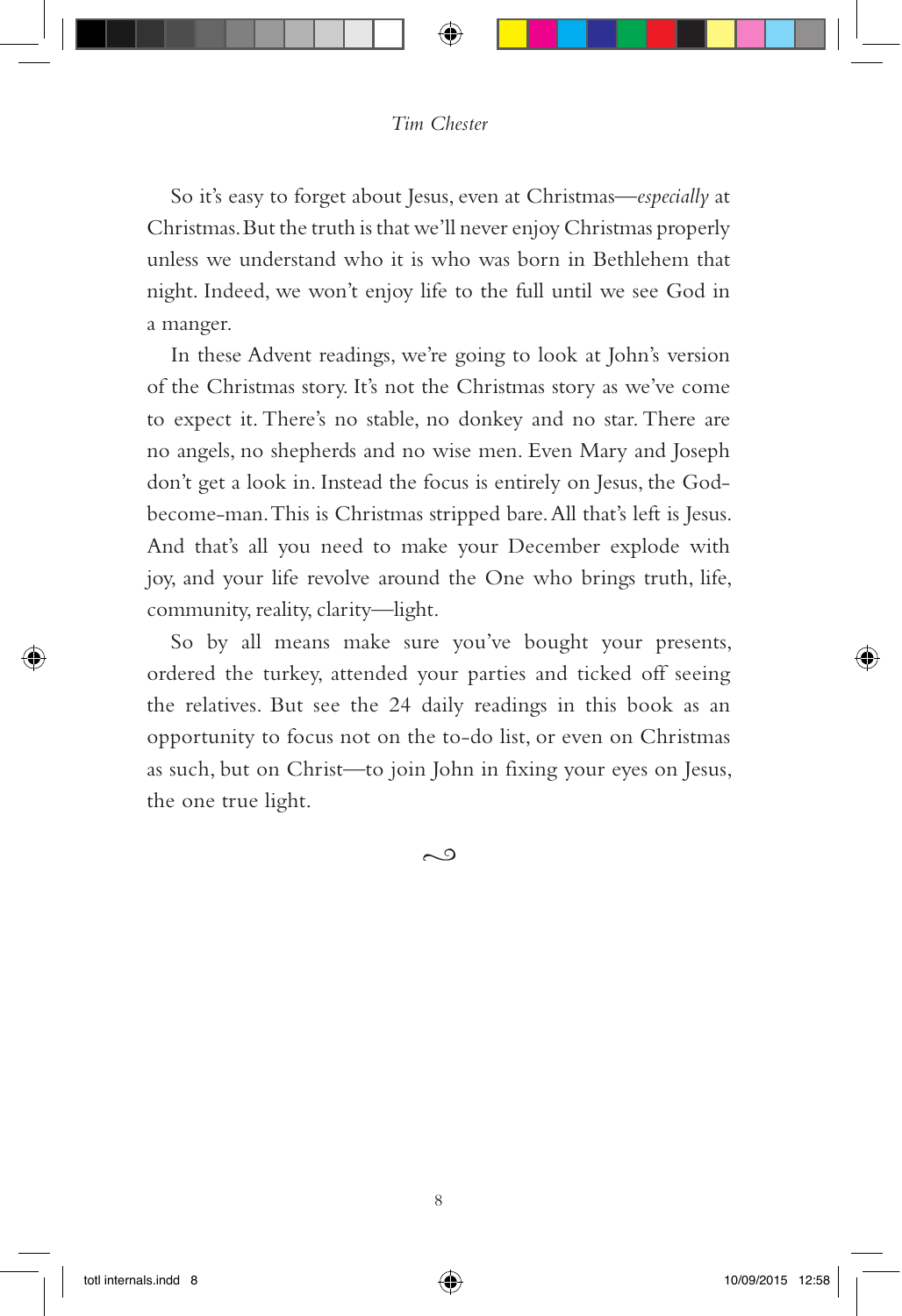## bed 1 In the beginning

*"In the beginning…"* John 1 v 1

My father's father was a butcher from North Yorkshire. He would collect animals from the train and then drive them through the village to be slaughtered behind his shop. My mother's father was Scottish. He moved to Darlington in County Durham to work at the steel mill. He would come home each evening with livid burns up his arms…

Many biographies start a generation or two back with the subject's parents or grandparents. The aim is to build a picture of the kind of family and conditions a child was born into.

Not John's Gospel.

As John settles down to write the story of a man called Jesus, he thinks of his earthly parents, and of their fathers and forefathers. But the clock keeps spinning backwards until he draws breath and slowly writes, *"In the beginning".*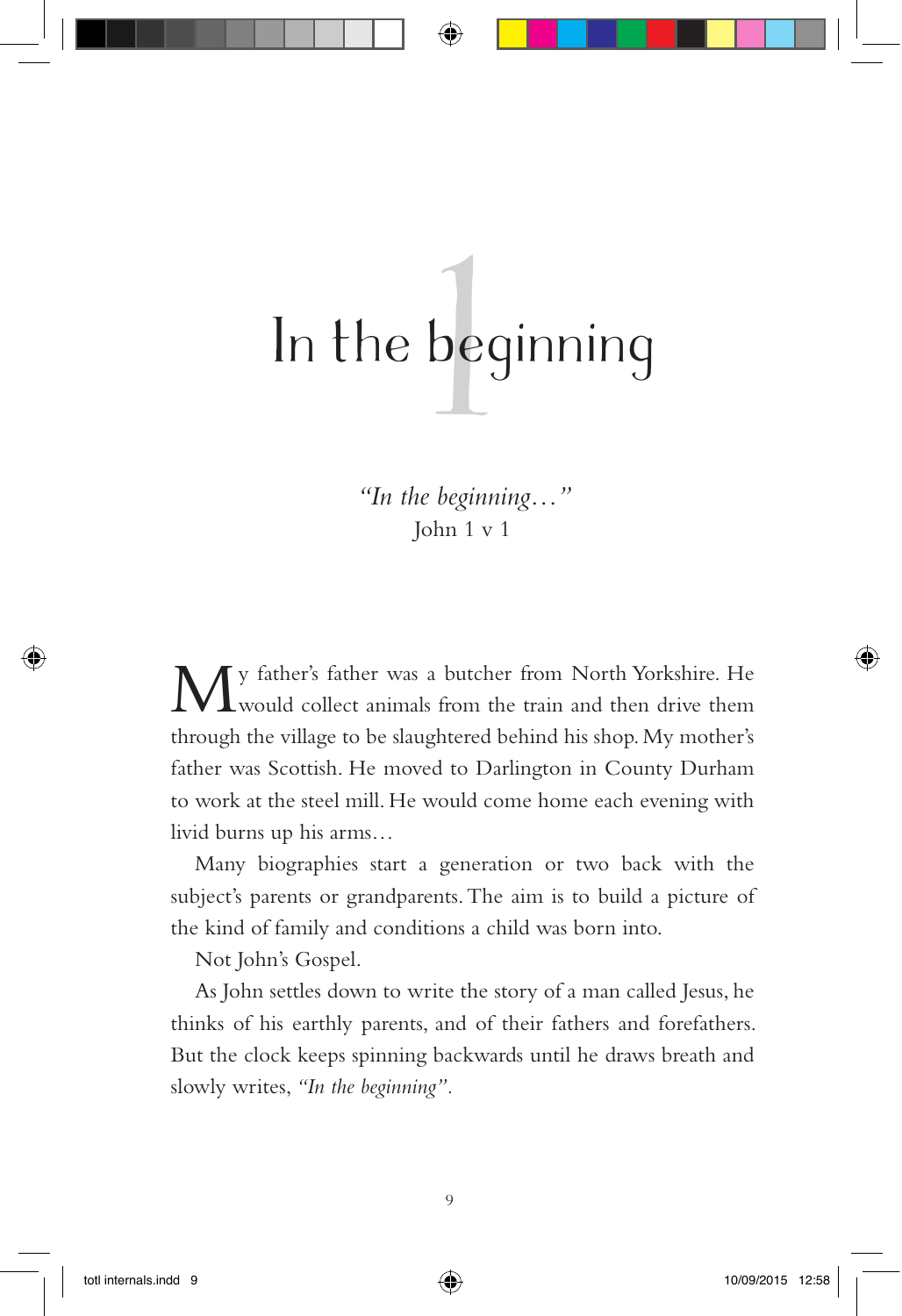Immediately, we understand that this is not an ordinary story of an ordinary person.

John's "in the beginning" is not the start of one person's life. This is the start and source of all life. This is the story of creation. The words echo the opening words of the opening book of the Bible. Genesis 1 v 1 reads, "In the beginning God created the heavens and the earth". John is retelling the story of creation with Jesus the Word at the centre.

So this is a big story. It's not the story of *one* person, but of *every* person. This is *my* story. And *your* story. This is the story of the universe, and specifically of planet earth.

#### $\sim$

The story of creation in Genesis 1 came to a climax when God formed the first human being, Adam. John's "Christmas story" will also come to a climax with a man taking on human flesh. Genesis shows us the first man—Adam. But Jesus will be "the last Adam". In both cases a man enters the world. Jesus is coming as the true Adam or the true man.

But Jesus is more than a new, improved human being. This is not simply *"Humanity 2.0"*. John could have started with the story of the birth of Jesus. That's what Matthew and Luke do. But John wants us to realise that, unlike the story of any other human being, the story of Jesus does not begin with his human conception. It's true that Jesus was born as a human being in our world. But that's not when his story begins. His story goes back to the beginning. Indeed the story of Jesus doesn't even start "in the beginning". For, as John will go on to say, Jesus already "was" in the beginning. His story has no beginning for he "was" in eternity. He has been for ever.

#### $\sim$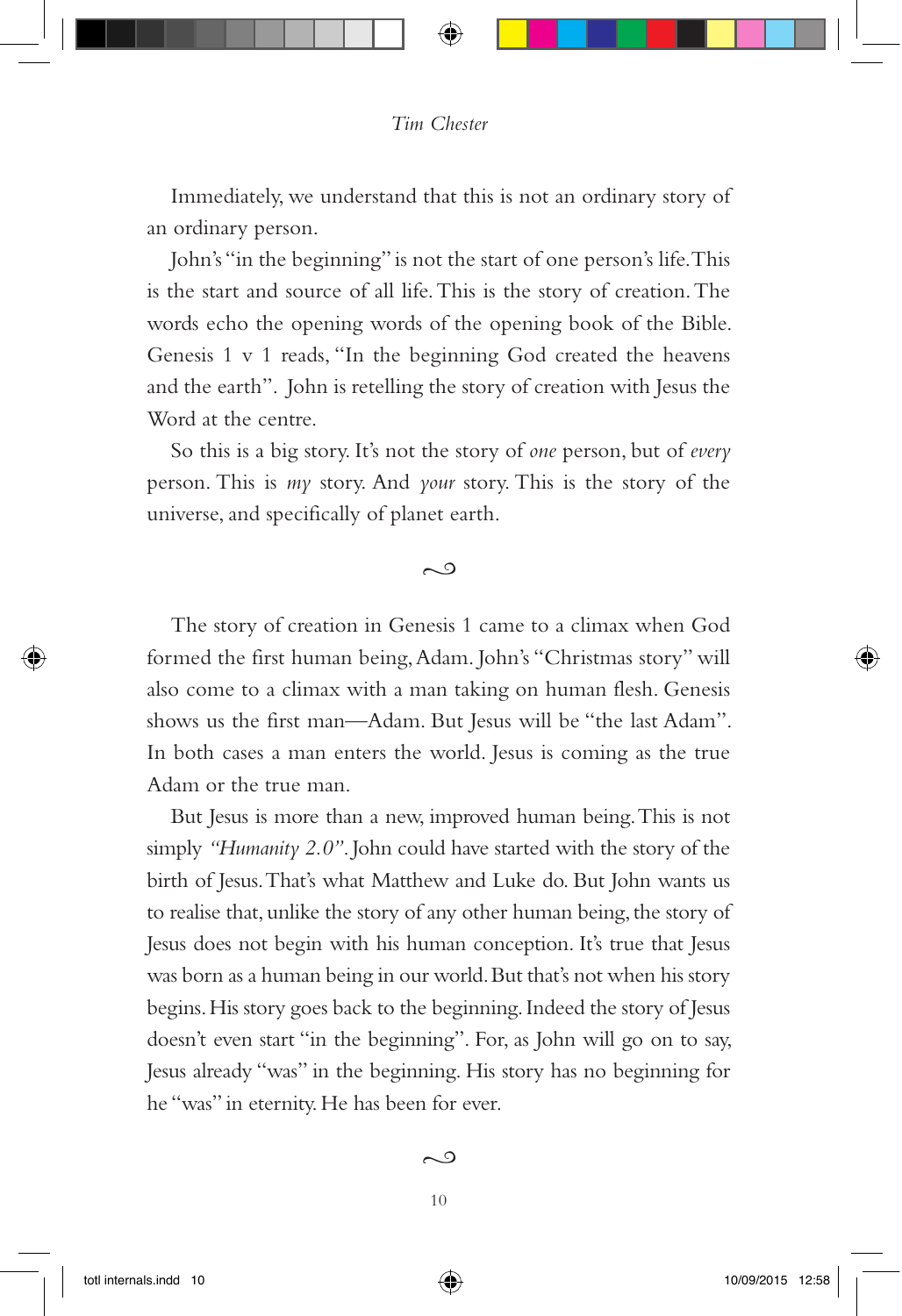#### *The One True Light*

Did you know that Santa once threw a punch? The name "Santa Claus" is derived from "Saint Nicholas". Nicholas was a bishop who attended the Council of Nicea in AD 325. The council had been called in response to the teaching of a man called Arius, who claimed that Jesus was a created being. He was willing to affirm that Jesus was the first created being and so supreme in creation, but, according to Arius, he was created. In other words, there was a time when Jesus did not exist.

The story goes that at first Nicholas listened quietly to the arguments of Arius. But in the end he could take it no longer. He stepped across the room and slapped Arius across the face. So maybe on Christmas Day we should punch heretics instead of giving presents. (Or maybe not.)

The point is that this truth mattered deeply to Nicholas. It was not just a debating point—it was of crucial importance for the salvation of our souls. If Jesus was created, then he is not truly and fully divine. And John is clear: Jesus the Word already "was" in the beginning.

But why does John start here, looking back to the beginning of creation? Because the story John is about to unfold is the story of *re-creation*. The world God made is no longer the same world in which we live. God made a good world, a beautiful world. And there are still signs of that all around us. But there is also evil and pain.

Our world is broken. And we are the ones who broke it.

John starts "in the beginning" to give us a hint of what Jesus will do. Jesus is going to mend the brokenness of our world. The story of creation went into reverse when humanity rejected God. Creation gave way to de-creation. God's beautiful world began to unravel. But Jesus is about to pick up the pen, as it were, and write the next chapter—another chapter of creation.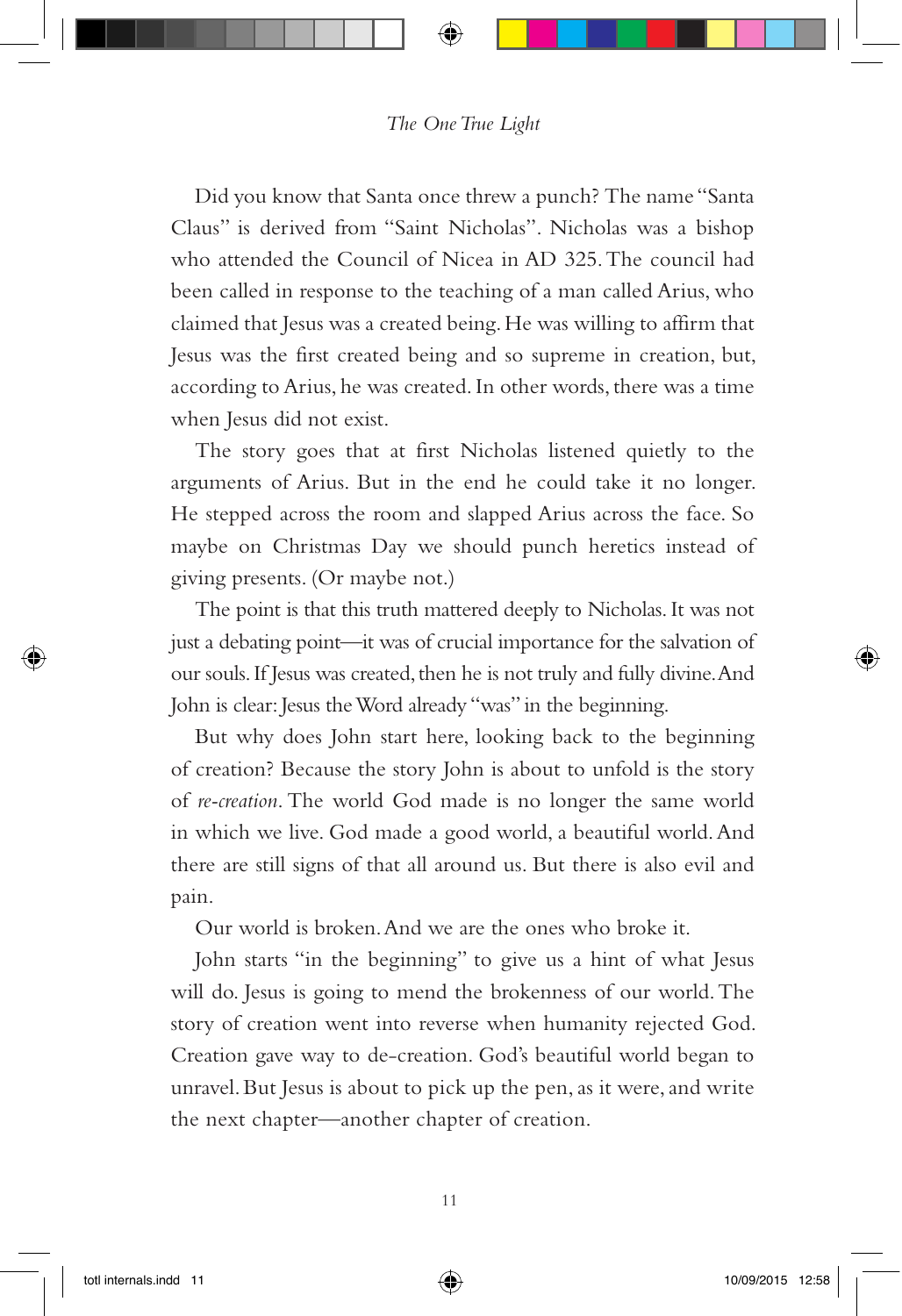#### Meditate

*In the beginning…*

*Of the Father's love begotten, Ere the worlds began to be, He is Alpha and Omega, He the source, the ending he, Of the things that are, that have been, And that future years shall see, Evermore and evermore! (Of the Father's Love Begotten)*

 $\sim$ 

#### Prayer

*Lord Jesus, thank you that you have rewritten the story, thank you that you are reordering our world. In your mercy, come and rewrite my story; come and reorder my world. Amen.*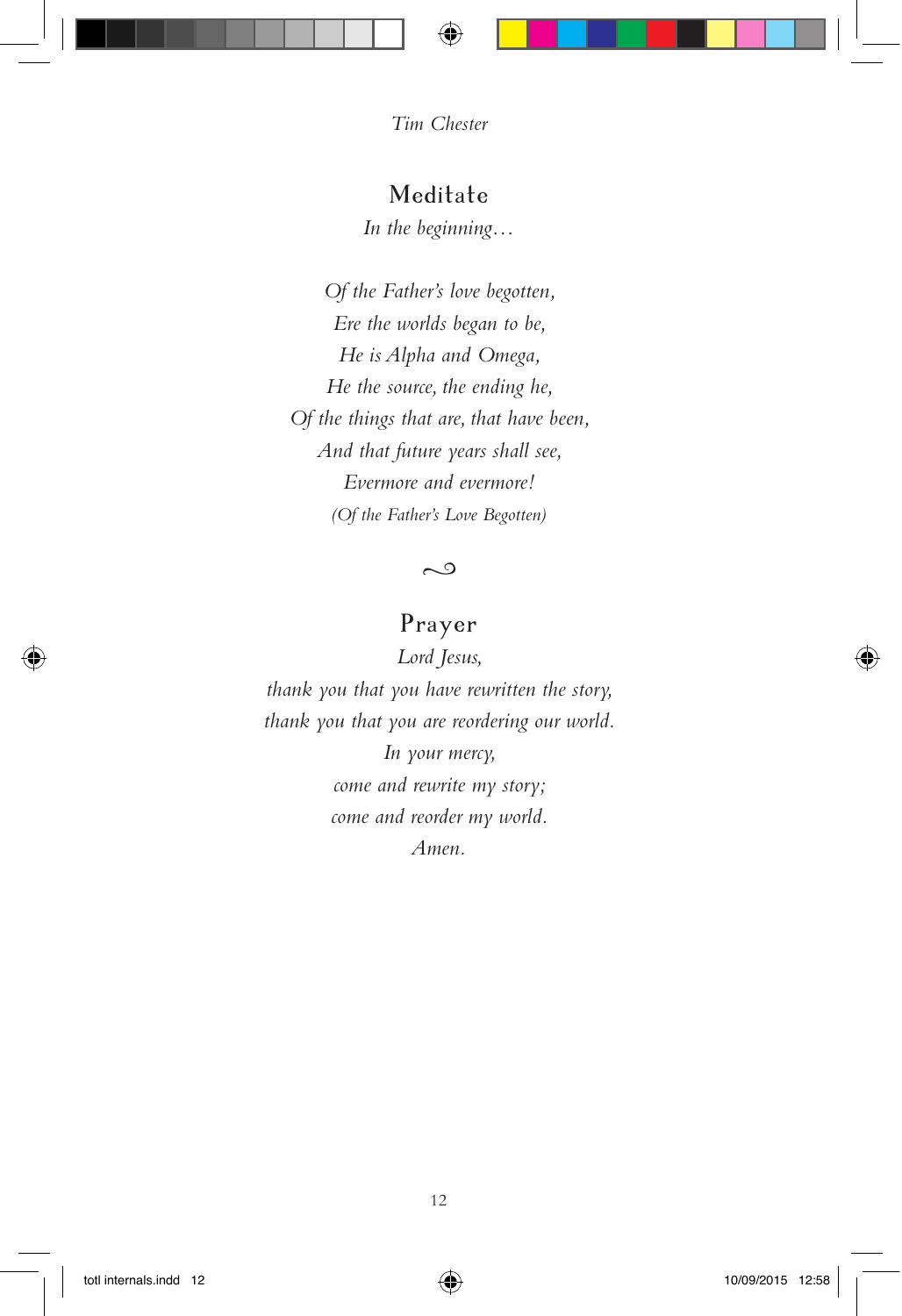

*"In the beginning was the Word…"* John 1 v 1

I ave you ever wrapped a Christmas present for your cat? Have you ever watched a TV programme simply because you didn't want to disturb the cat on your lap by reaching for the remote? Have you ever stood shivering at an open door while your cat decided whether it wanted to go out? Are you a cat person?

I live among cat people. We live under the delusion that we own our cat. But our cat acts as if she owns us. And our next door neighbour. And pretty much everything and anyone she comes into contact with…

Personally, I'm more of a dog person. Dogs appear to understand a wider vocabulary of human words and pick up on our emotions more. Maybe cats understand as much, but they just don't care. We can have some kind of meaningful relationship with a dog. But even with dogs, we can't do things like share our hopes for the future.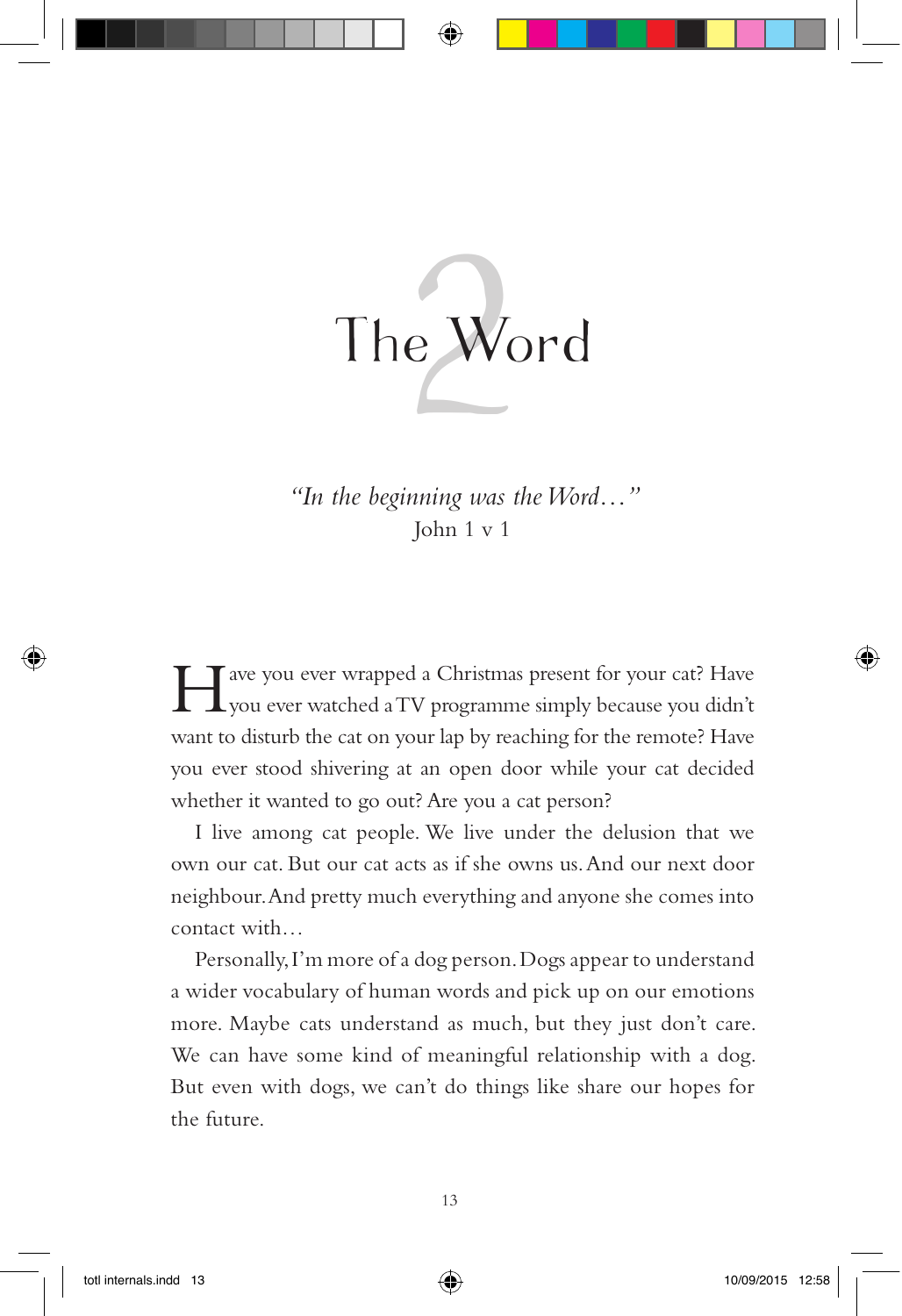So what about single-celled organisms like bacteria? You already have millions of them as pets: in your house, on your body and in your gut. But imagine trying to communicate with your pet bacteria. Imagine them sitting on the back of your hand now. How do you speak to them? You can't write a letter. They can't follow you on Twitter. You could whisper to them, or even shout. But can they hear? And how would you know that the message had got through? I guess you could do the chemical equivalent of poking them. But it's hardly meaningful communication. They don't know your name or the names of your family.

And even if you could get through to them, what language would you speak? Even if you could say something, would they understand any of the concepts you used?

Suppose you manage to say, "I'm just off for brunch with my family". Would they understand what brunch is? Or a family? Or even what it means to be a conscious individual, an "I"? Probably not. (Or maybe they would ask you to pass on regards to their extended family living in your partly-cooked burgers!)

We can have a limited relationship with a dog. But any meaningful relationship with a bacterium is impossible because *we are just too different*.

#### $\sim$

This is something like the problem involved in God communicating with humanity, because God and humanity are so different. Before God we're the equivalent of bacteria on a Petri dish. How can God communicate to us? What language can he use? Even if we could hear words from him, how could he say anything that we could comprehend?

The goods news is that Jesus is *the Word of God,* in whom we hear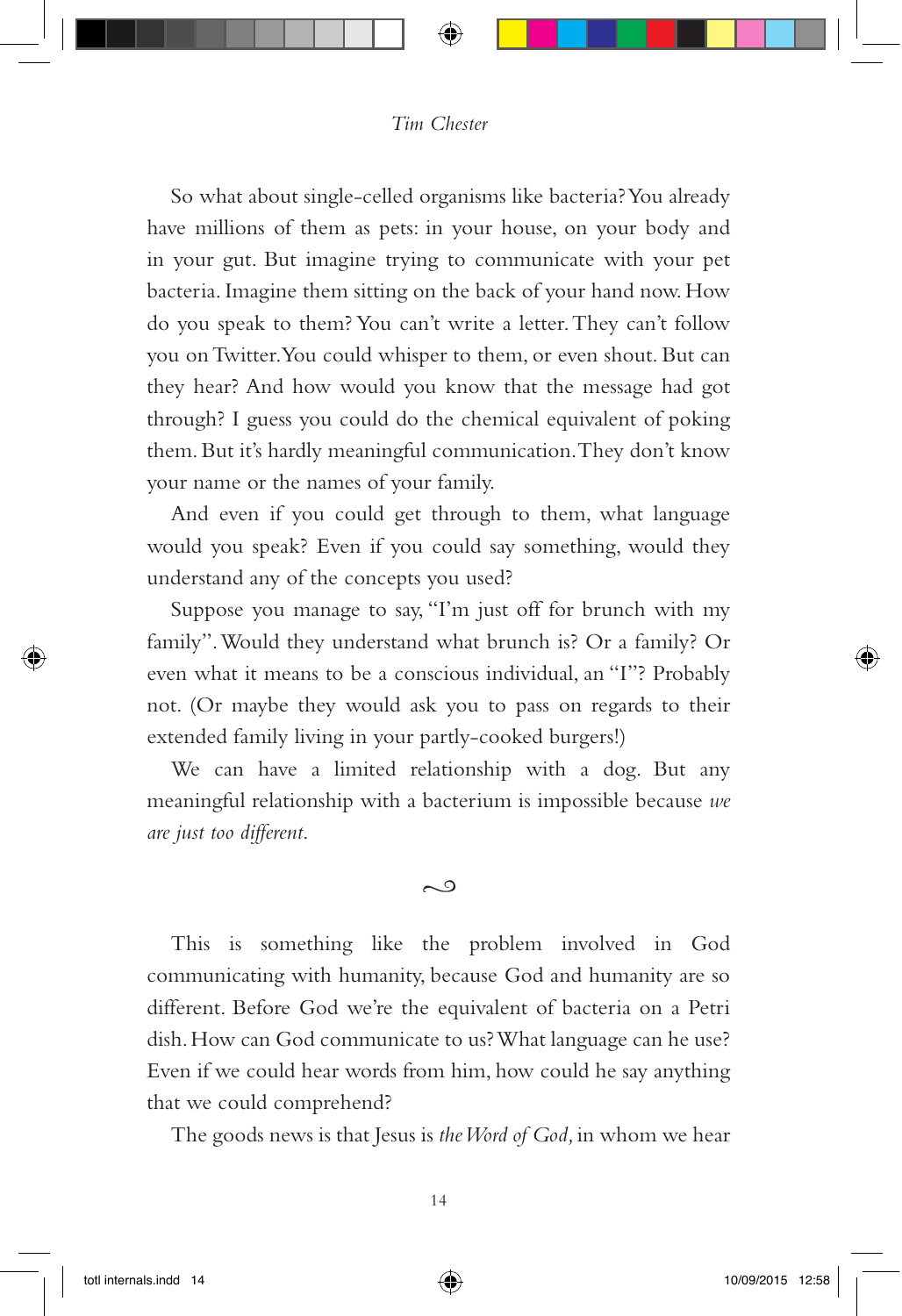God. John's Gospel begins, "In the beginning was the Word". The man Jesus, says John, is the Word. God has accommodated himself to us in the most incredible way. He has become one of us. It's as if I transformed myself into a bacterium to communicate with other bacteria.

Think for a moment about doing that. Think about the massive implications that would have for you. Think of everything you would give up. Think of the incomprehension of others at your choice. Think of how strong the driving force would need to be for you to make that choice.

#### $\sim$

What does that choice mean for us? We can't see Jesus in the flesh. We can't hear him teaching by Lake Galilee or see him performing a miracle. Do you ever wish you had been there, standing in the boat as water ran across your feet, feeling your stomach turn with the swell of the waves, smelling the spray as sweat ran down your face? And then hearing the words, "Be still"?

But we weren't there and we can't hear the calm, commanding voice of Jesus. We can't stand open-mouthed in fearful wonder as the waves lie flat at the sound of his voice. So how can we hear God today?

The answer is that we can encounter Jesus the Word in the promises of the prophets in the Old Testament and the testimony of the apostles in the New Testament. The Spirit-inspired Bible gives us access to Jesus the Word. We encounter him as his story is retold. We encounter him as his message is preached. We encounter the Word in the words of Scripture.

And whenever we encounter him, we encounter God. Whenever we hear the message of Jesus, we hear the voice of God.